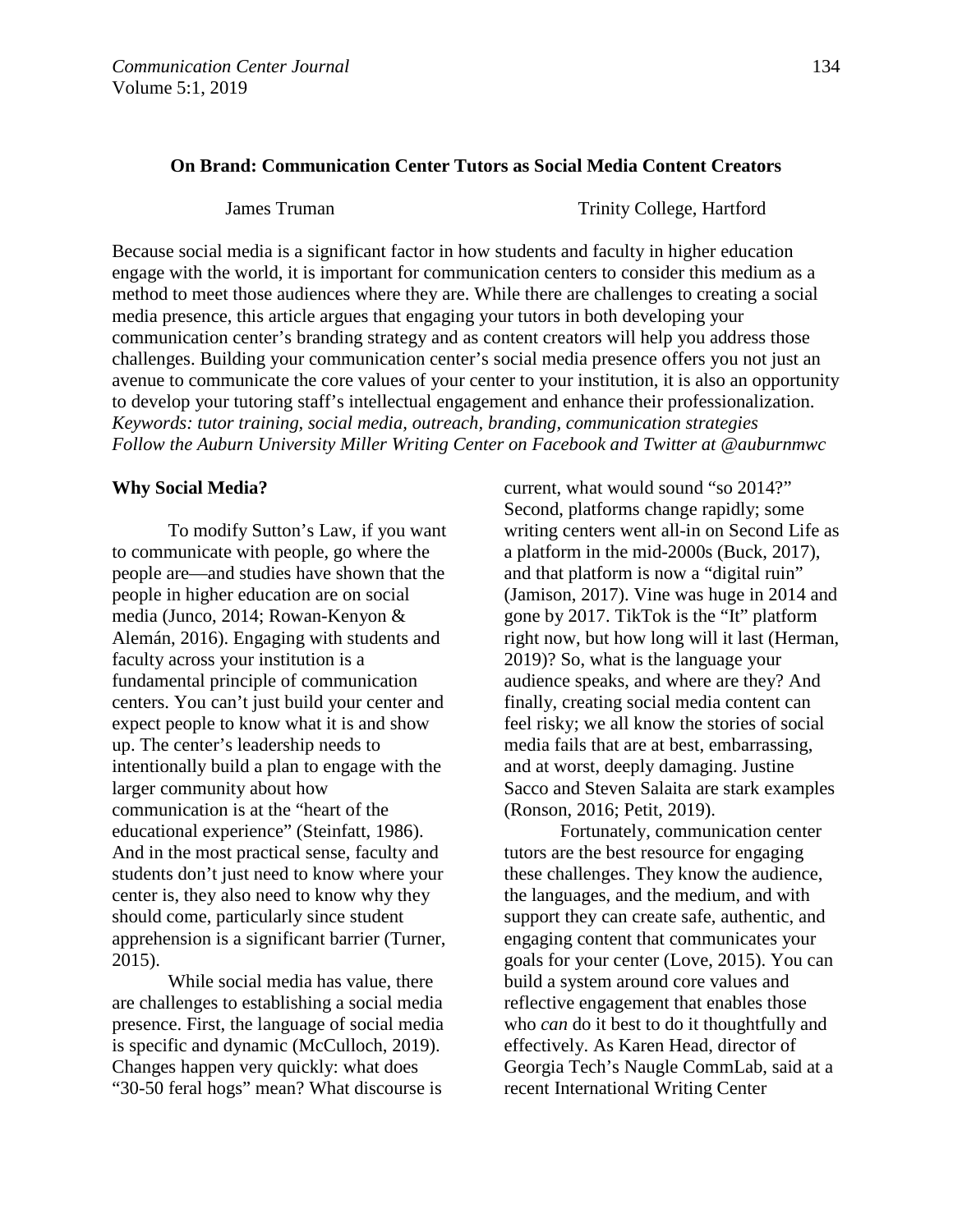# *Communication Center Journal* 135 Volume 5:1, 2019

Association (IWCA) conference, "your students are your best ambassadors. Let them do the talking whenever possible." You can build support structures that will allow your tutors to engage more deeply with the core values of your center and to create and manage content in a professional manner. We train tutors to be responsible professionals who work with students; we can help them find their voice to thoughtfully communicate what our centers do on social media.

### **Bringing Social Media into Tutor Training**

Tutor training should inculcate your tutors with an understanding of what we do as a center, including core theoretical concepts and everyday practices to help them fulfill the center's goals. Integrating a social media project into your professional development is an opportunity for your tutors to reflect on and discuss how you can craft your "brand" to communicate your center's core values and mission, while also preparing them to be thoughtful content creators.

#### **Defining Your Center's "Brand"**

A useful approach is to ask your tutors a simple question: "What's our brand?" This question is at the core of most corporate approaches to social media marketing, in which you establish a message that communicates clearly across platforms (Pickering & Gartland, 2017; Miller, 2019). It is particularly powerful follow-up is to ask tutors about how they, as individual tutors, see their "personal brand" as a tutor intersecting with the center's brand. Each tutor is a representative of your communication center, and each session is built on communicating the core values of a center. And many centers, of course, use tutors for class visits or other outreach presentations, since the peer engagement is

the value centers are built on. This "personal brand" approach is also useful because branding has recently become detached from corporate identity and become an individuated concept. "Personal branding" is not just common in business communication discourse (Montoya, 2003; Tolliday, 2015), but the concept of branding now runs very deeply in popular culture. Being "on-brand" has entered into conversational discourse to describe your everyday experience of "selfness," building off the model of the individualized power of the social media "influencer" (Grenny, Patterson, Maxfield, McMillan, & Switzler, 2013; Hennessey, 2018). Urban Dictionary (2014) defines "on brand" as "something characteristic for the personal image (your brand) you are trying to project," and in July 2018, the meme On Brand™ Childhood Stories began circulating on Twitter (Downer, 2018).

"Branding" can focus your tutor's conversation on the substance of your center's message, while also helping focus the clarity of your message and its appropriateness to both audience and media. It will also help your tutors see themselves as empowered "influencers" in your institution's culture, which will help them be aware of their own responsibility. Social media influencers may have an ambivalent reputation, but they are powerful (Lein, 2019). Oliva Jade may not be the best role model, but she could be an excellent example with which to start a conversation about the power of personal branding with your tutors.

#### **Case Study: Branding in Tutor Training**

This essay's approach to social media is based, primarily, on our experience at Auburn University, where we started a social media project in 2013 at the Miller Writing Center (MWC). The MWC is a WAC/WID center not attached to the Department of English, but part of a cross-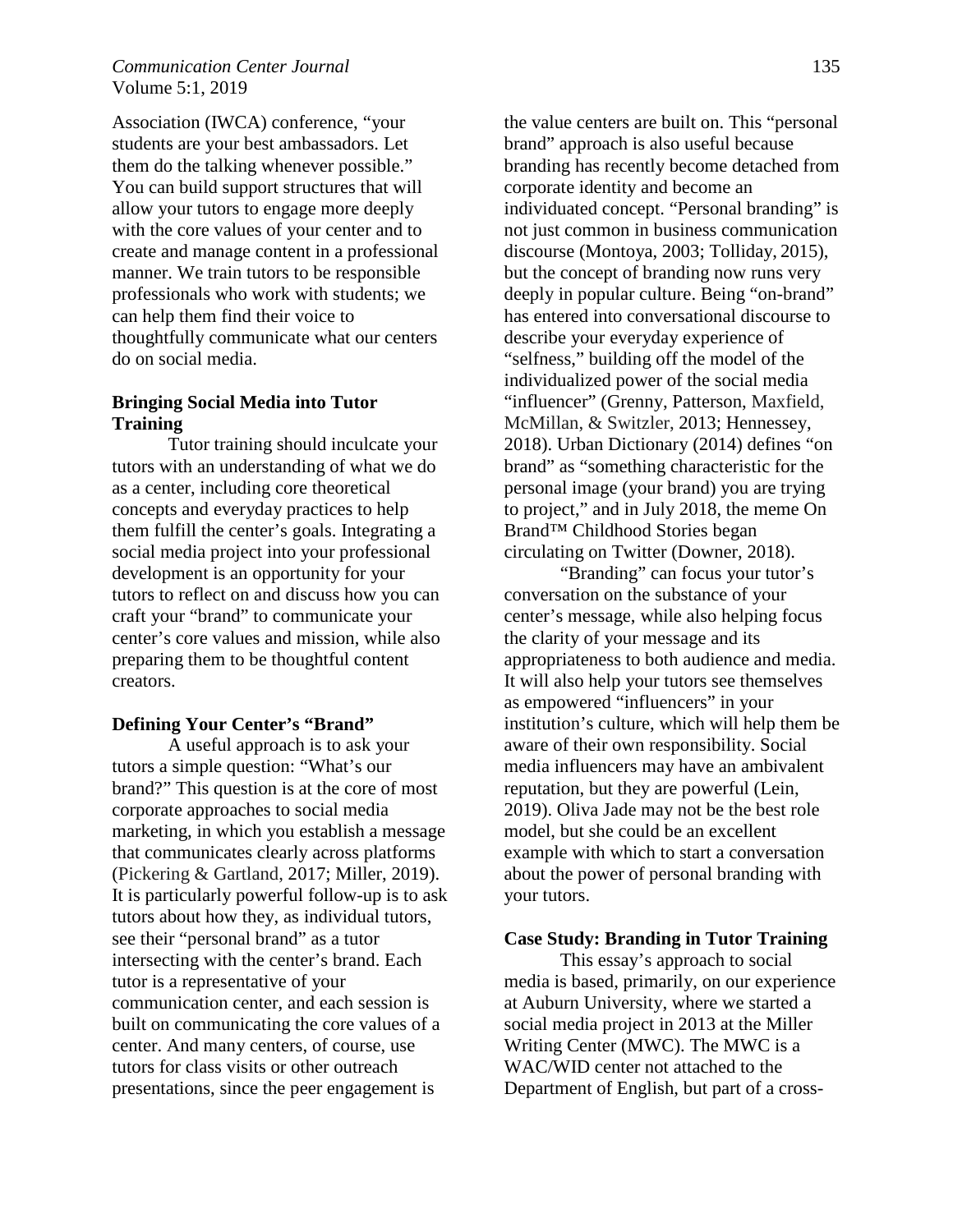### *Communication Center Journal* 136 Volume 5:1, 2019

disciplinary writing initiative led by a freestanding Office of University Writing. Our tutors are hired from across campus to work with students from first year composition through doctoral dissertations, on any kind of communication project, including visual and oral presentations (we defined "writing" as "any medium used to communicate a message"). In 2013, this model had only been operating for a few years; we had about 45 peer tutors (from across disciplines, about 1/3 of whom were graduate students) and had about 1200 student users make around 2200 appointments per semester.

Social media emerged at the first meeting of the fall 2013 semester when we asked the peer tutors, in a reflective writing exercise, to consider "what goals should we be working towards as a center?" A significant number of our tutors during our discussion spoke enthusiastically about starting a social media presence.

So, we dedicated our first full 1-hour staff meeting to establishing what our MWC brand would be. As a prompt, we gave the staff two materials: 1) a promotional bookmark with one of our logos, "All Students. All Writing," which we, the directors, had decided to adopt as our primary logo, and 2) a short and (at the time) recent Forbes.com essay "Build a Personal Brand, Not Just a Career" (Quast, 2012). We then broke the staff into small groups and asked them, in 10 minutes of discussion, to define what they thought the core messages that should be our brand. To stimulate creativity, we had them draw representations of those messages on large pads of paper which we could hang on the classroom walls.

We chose the *Forbes* article not just because if concisely defined the idea of a "personal brand," but because its use of corporate jargon would be a sharp contrast to our center's culture, and I felt it would help highlight what our "brand" should be.

When we brought the staff together to share their discussions (and their creative drawings), a clear pattern emerged (which we recorded). The staff identified "approachability" as the overall brand message, which was subdivided into four related elements 1) supporting the writer, not just fixing writing, 2) helping students overcome anxiety by demystifying the idea of writing, both in a broad theoretical sense (we're all writers!) and with accessible surface-level writing "tips" 3) extending an explicit invitation to diverse writers from all disciplines— particularly STEM disciplines, and finally 4) project an attitude of "smart, but quirky," with an emphasis on being literate in current pop culture. This is a common stylistic attitude for many writing and communication centers; if you go to the website for the Georgia Tech communication center, you're likely to see their life-size Doctor Who poster prominently displayed, or the mirror ball hanging from the ceiling. The tutors were particularly invested in defining "what's our brand?" because it wasn't an abstraction, since we made it clear that the tutors were going to have the opportunity to be content creators.

#### **Tutors as Content Creators**

Putting tutors in charge of content creation can be worrisome. But we don't throw tutors into working with students without training and support. We have regular training sessions and staff meetings. We have systems of administrative and peer observation to give formative feedback on best practices. We build a culture where tutors can support each other as they do the important work of supporting their fellow students as communicators. So, when we ask tutors to create and distribute social media content, we want to give them a system in which they can support each other as they take on this responsibility.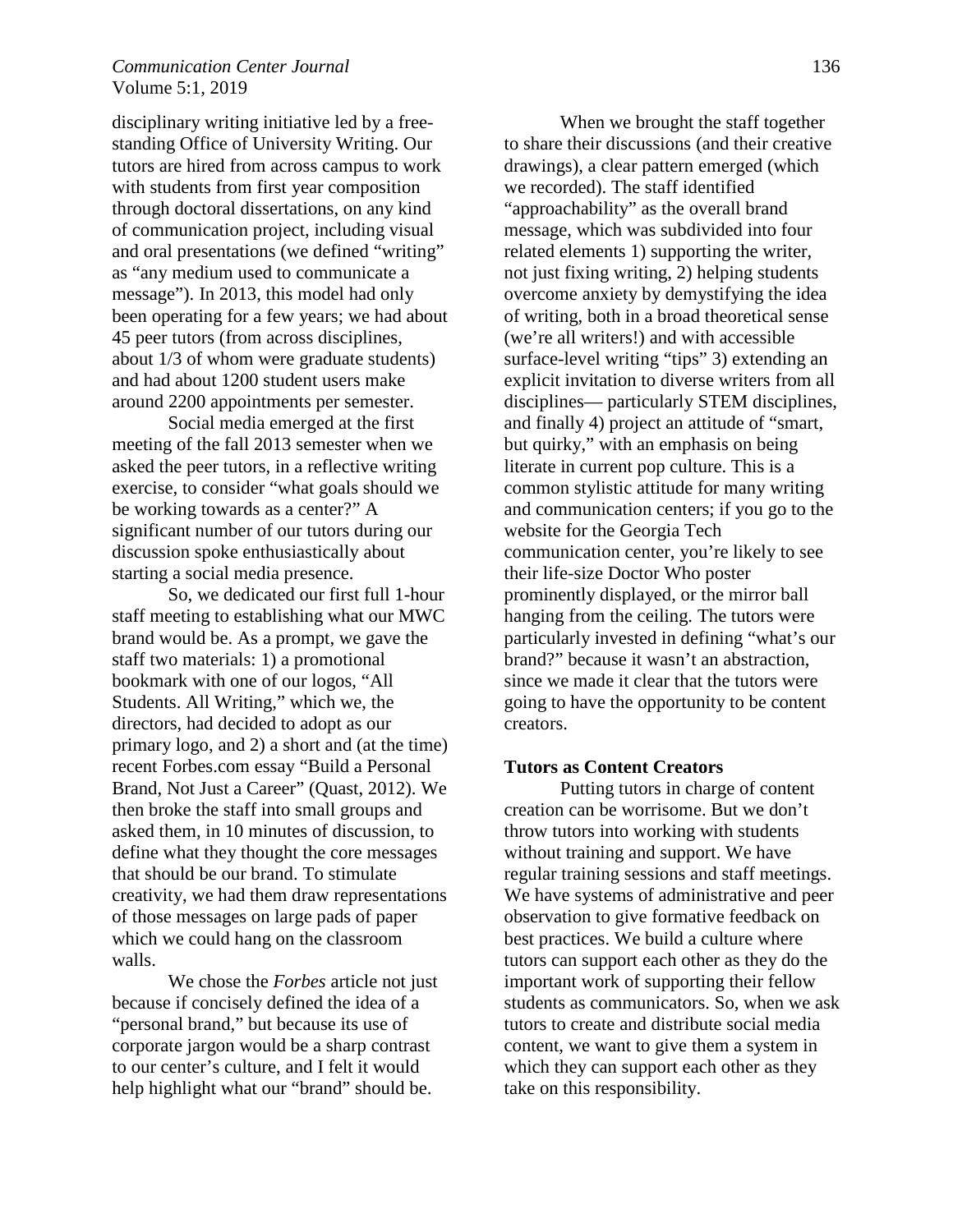# *Communication Center Journal* 137 Volume 5:1, 2019

Building a discussion of "branding" into your tutor training is step one. As you move forward, you'll want to 1) identify particularly motivated tutors, 2) give them structured time to work together to identify their interests and strengths as content creators and managers, 3) have a clear leadership structure so choices can be made in consultation with the Director, and 4) give guidance on building a sustainable plan. You're asking your staff to take on a significant responsibility, so you should create a structure that respects the importance of that responsibility.

# **Case Study: A Tutor-led Social Media Committee**

At the Miller Writing Center, we had two structures that allowed for this next step. 1) We had a "Lead Consultant" position that put undergraduate peer tutors in leadership roles in close communication with the director; 2) We had a committee system (with Lead Consultants serving as committee chairs) where tutors would collaborate on significant issues at the center, including hiring and professional development, with rules adapted from faculty-style shared governance (regular meetings, recorded minutes, etc.).

So, we added a Social Media Committee, under the leadership of Gabby, a senior Lead Consultant. In consultation with the director (myself), Gabby organized a meeting of the twelve tutors who expressed interest in this project and went into that meeting with a plan establish a content style guide, make choices for platforms, and develop a structure for producing regular content.

At that meeting, the committee agreed to create "Yeah, Write: The Miller Writing Center Blog" (remnants of which still exists at millerwritingcenter.blogspot.com). They agreed on a structure with long-form content (fitting the interests of the committee members) to be distributed via social media on Twitter and Facebook (Instagram and Pinterest were considered and dismissed). The committee crafted a short and concise style guide and built a schedule for production and distribution. Gabby's first post, "What Can Miley Cyrus' VMA Performance Teach Us About Comma Rules?" (Figure 1) went up very shortly after the notorious 2013 performance, and her second, "Bill Nye on Dancing with the Stars, Sea Otters, Etc." (Figure 2) went up shortly afterwards.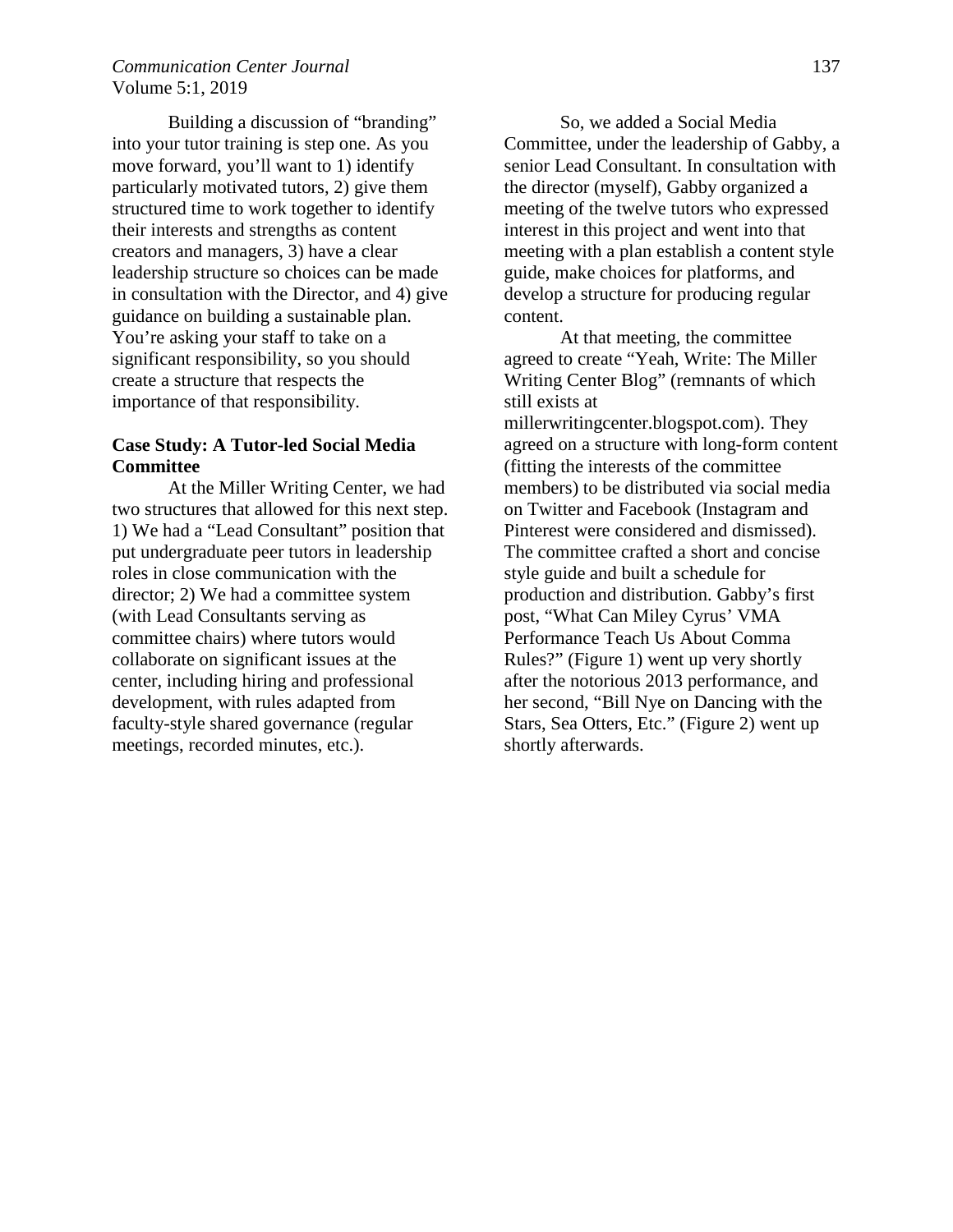# *Communication Center Journal* 138 Volume 5:1, 2019



Figure 1. *Screenshot from millerwritingcenter.blogspot.com/2013/09/what-can-miley-cyrus-vmaperformance.html.*



Figure 2. *Screenshot from millerwritingcenter.blogspot.com/2013/09/bill-nye-on-dancing-withstars-sea.html.*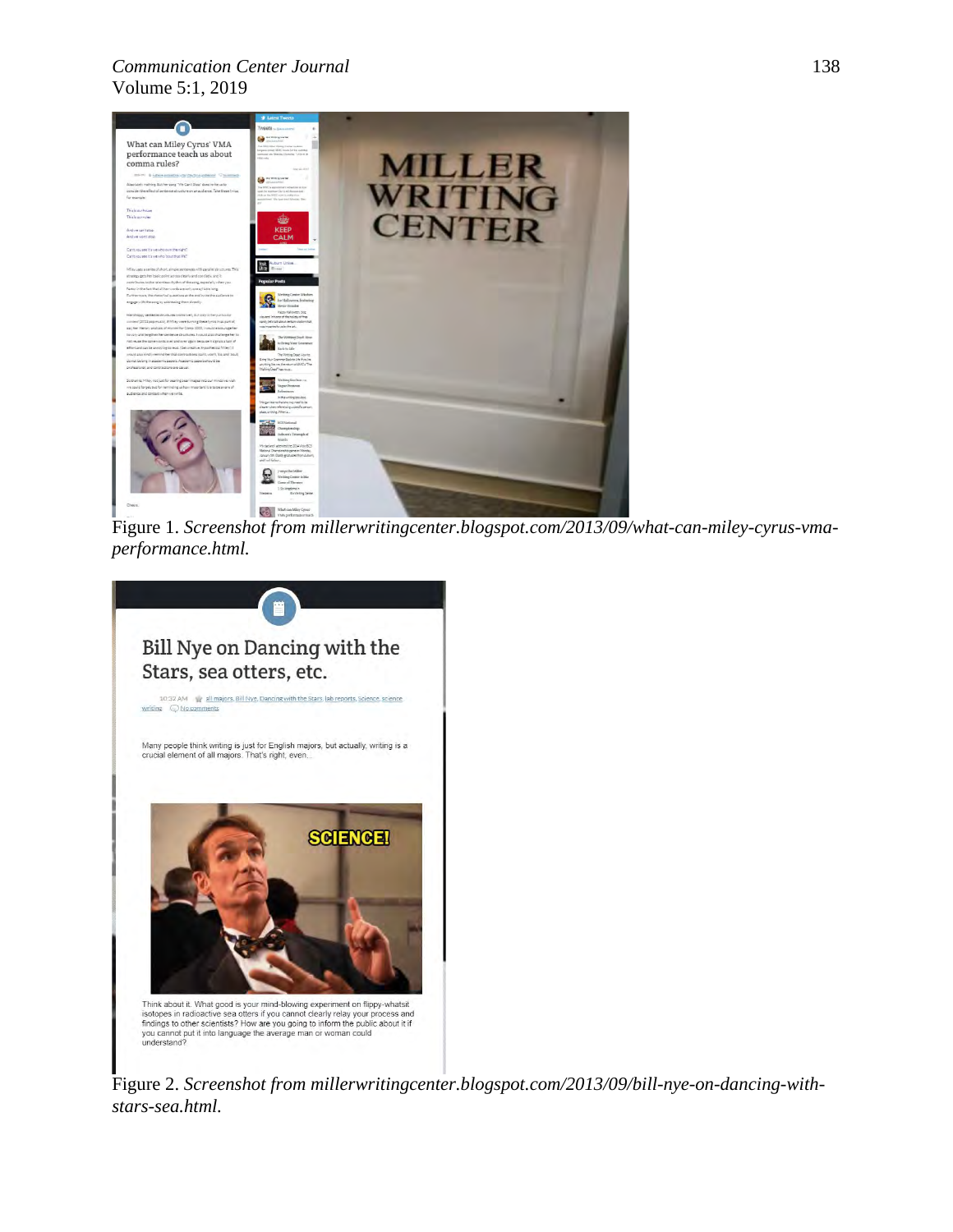The first post addressed sentencelevel writing concerns with a demystifying approach, while the second explicitly invited STEM majors to see writing as important and to use the writing center. Both using current and comic cultural references to create an approachable image, setting a clear model for the tutors creating future content.

Finally, Gabby and her committee developed 1) a schedule for creation of content, 2) a system for giving feedback, and 3) a schedule for moving material toward publication on Blogspot and then shared on Twitter/Facebook. In consultation with the Director, Gabby built a system included at least two committee members "signing-off" on each piece of content before posting. On a practical level, the committee identified Google Docs as the method for sharing and responding to each other's content.

Using committee minutes as a record allowed us to smoothly transition between Lead Consultants serving as committee chair, maintaining the core message as well as the practical elements of the system. The committee structure also allowed our program to adjust based on the interests and strengths of the tutors. Over time, the variety of posts expanded to include shorter-form "listicles" to be more inclusive of different styles and audiences, including Molly's "The Writing Dead: How to Bring your Grammar Back to Life" (Figure 3) and Matthew's "7 Ways the MWC is Like *Game of Thrones*" (Figure 4), under his *nom de plume* "Sir Henry Reginald Puffenstuff", and posts about Auburn-specific issues, like Dianna's post on the 2104 BCS championship game (Figure 5).



Figure 3. *Screenshot from millerwritingcenter.blogspot.com/2014/02/the-writing-dead-how-tobring-your.html.*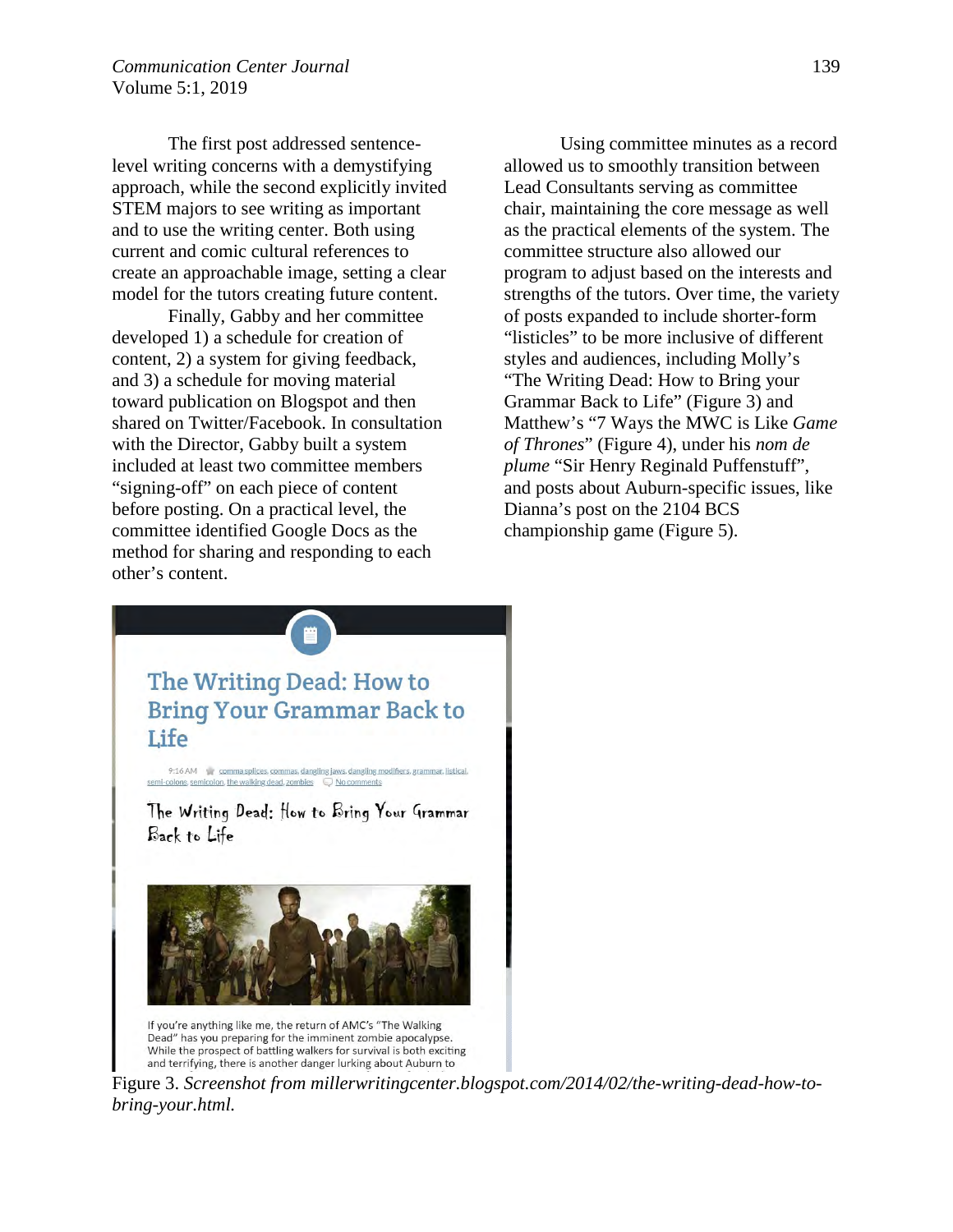

Figure 4. *Screenshot from millerwritingcenter.blogspot.com/2013/11/7-ways-miller-writingcenter-is-like.html.*



Figure 5. *Screenshot from millerwritingcenter.blogspot.com/2014/01/bcs-nationalchampionship-auburns.html.*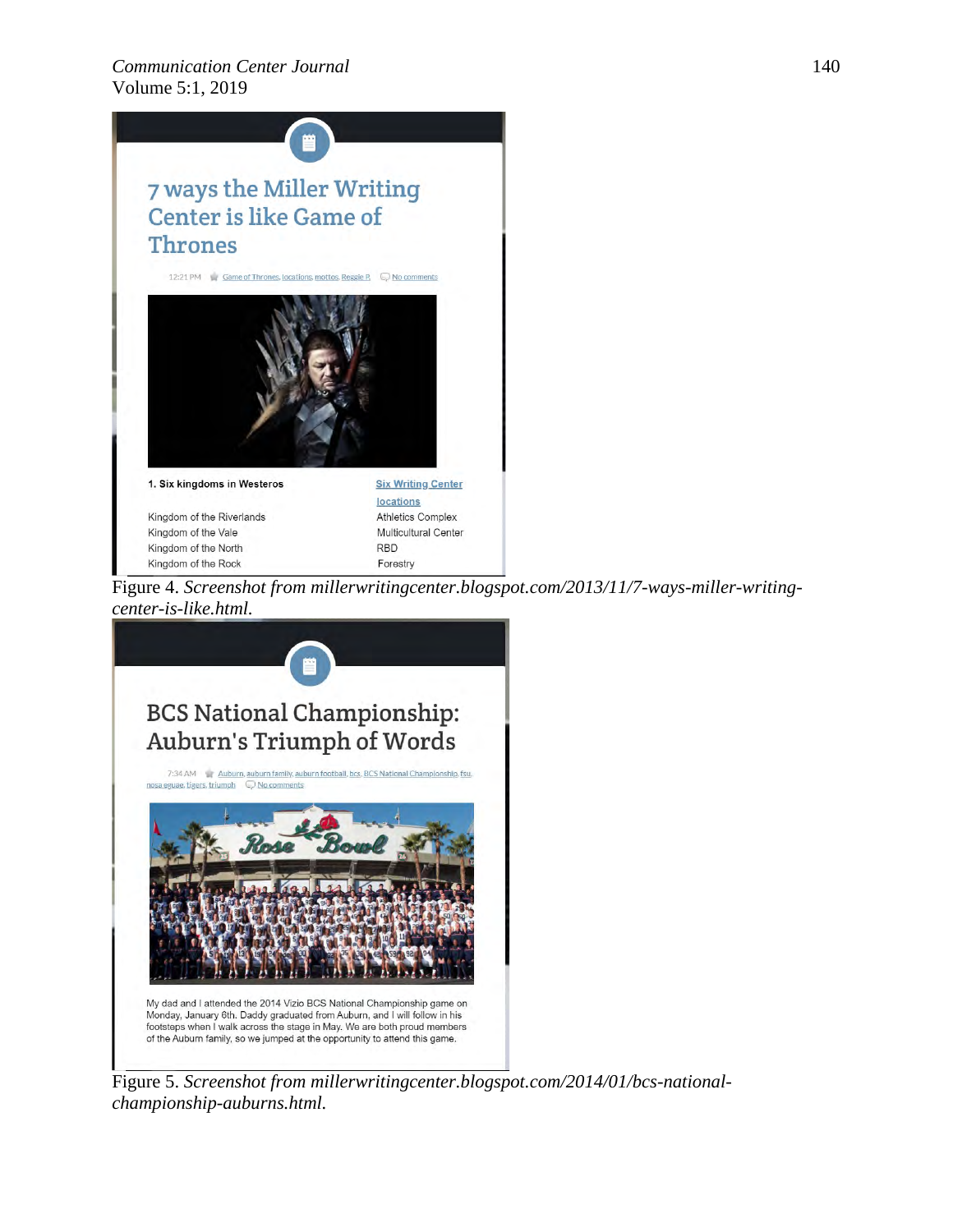# *Communication Center Journal* 141 Volume 5:1, 2019

These posts gave a human face to the MWC, as well concrete tips, signaling our core brand of working with writers, not just fixing writing. After a semester, Gabby handed the committee to Megan, who then handed it to Ashley, who launched the hashtag campaign #humansofMWC, and whose committee's short videos are still up on an unofficial MWC YouTube channel the committee set up. Ashley then handed the committee to Nick, who transitioned to more Instagram-friendly visual memes.

#### **Outcomes**

The blog exists now only as a ghost of its former self on Blogspot. We stopped maintaining the site in 2015 and migrated the content to the Office of University Writing webpage. But with changes in priorities, the blog has left that site, too. But the creative energy it produced, the conversations in stimulated, and the realworld administrative challenges it offered our staff, were well worth the effort. Moreover, this project had a practical outcome, in that the social media distribution system (on Facebook and Twitter) is still being used by the MWC and the OUW to promote events and highlight tutor success, adopted by the OUWs professional communications coordinator. While the decline of the blog is a melancholic outcome, the systems it produced persist. When one embarks on a social media project, it is good to remember the wisdom of Heraclitus; in social media, as in life, change is the only constant. Be ready to let go.

#### **Why I Trusted the Tutors**

With this committee system in place, I, as the director, was confident in handing over content creation to tutors, just as I was confident asking tutors to work with students. I had no need to closely monitor the Google Drive the tutors were using

(though I, of course, had access), because I was confident in the system the committee had built, and even more confident in the avenues of communication I had with my leadership team would insure any problems I needed to know about would make it to me. I read the minutes for the meetings, and I met regularly with the Lead Consultants to give feedback on how they were building their review and distribution system.

My faith was confirmed when one week I dropped into the Google Drive and saw a blog post that had not been published. When I opened it, I saw it was an elegantly crafted humorous analysis of the administrative structure of the Office of University Writing. It was funny, quirky, and pop-culture literate (as the style guide indicated), and it demystified the crossdisciplinary mission of the center in an accessible way. The author had taken the Corleone crime family from the *Godfather* movies and mapped the different characters onto different administrative elements of the Office of University Writing, which was very effective and explaining the diverse roles of the OUW in supporting faculty and students.

But it was clear in the notes from the peer reviewers (phrased thoughtfully), that while well-crafted, this post should not be shared; the staff recognized that the comparison was just a little too much for our office's brand. Miley Cyrus and *Game of Thrones* are edgy enough, but comparing your workplace to the mafia was a bit too far, and it was smart to shelve it. I was most impressed, particularly that their choices were thoughtful and measured, not anxious and defensive. They were engaging with the issue like the professional brand managers they were. The system worked.

#### **Benefits for Tutors**

I was very proud, both of the creativity of my consultants and of their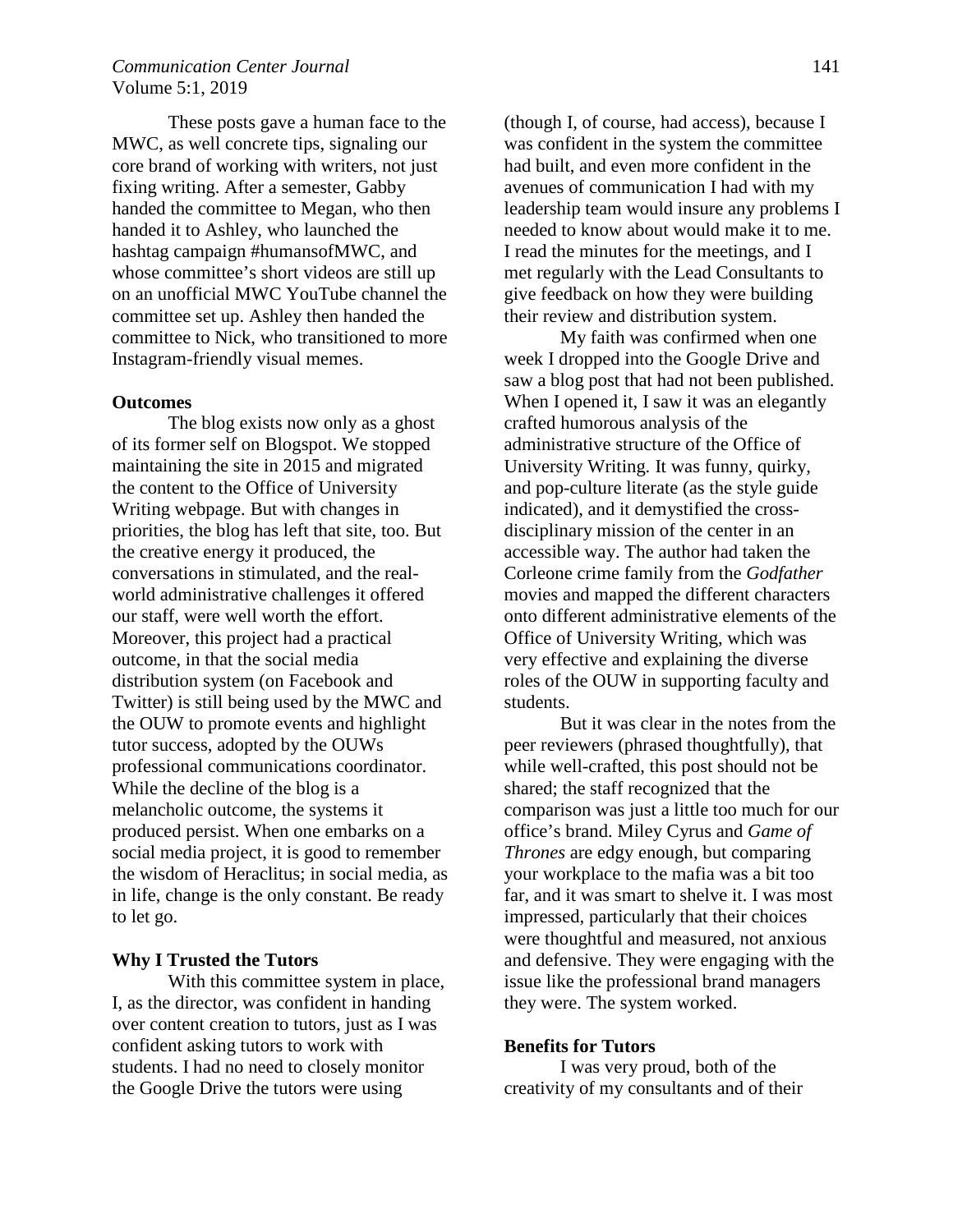# *Communication Center Journal* 142 Volume 5:1, 2019

thoughtfulness and professionalism. When you let your tutors be the voice for your center, you'll be giving them significant real-world administrative and creative experience, the sort of concrete experience that can help create powerful personal statements and successful job interviews. Tutors can use tangible content to illustrate the authenticity and depth of their experience. To be able to speak thoughtfully about the process behind the production, selection, and distribution of a simple "Winter is Coming" meme to signal a busy time of the semester at the communication center can be powerful during a job search. But most importantly, you'll be helping your tutors grow as empowered thinkers and creators, just as they help other students become more empowered as communicators. This is why we trust our tutors with the individual intellectual growth of students from across the university, and why we can trust them with our center's social media.

### **References**

Buck, E. H. (2017). *Open-access, multimodality, and writing center studies*. New York, NY: Springer.

Downer, A. (2018). On brand childhood stories. Retrieved from knowyourmeme.com/memes/onbrand-childhood-stories

- Grenny, J., Patterson, K., Maxfield, D., McMillan, R., & Switzler, A. (2013). *Influencer: The new science of leading change*. New York, NY: McGraw-Hill Education.
- Hennessey, B. (2018). *Influencer: Building your personal brand in the age of social media*. New York, NY: Citadel Press.
- Herman, J. (2019). How TikTok is rewriting the world. Retrieved from

nytimes.com/2019/03/10/style/whatis-tik-tok.html

- Jamison, L. (2017). Pioneers of a forgotten future. *Atlantic. 320*(5), 72-78.
- Junco, R. (2014). *Engaging students through social media: Evidence-based practices for use in student affairs.* Hoboken, NJ: John Wiley & Sons.
- Lein, S. (2019). The responsibility of being a social media influencer: Beyond brands and business. Retrieved from forbes.com/sites/theyec/2019/08/12/t he-responsibility-of-being-a-socialmedia-influencer-beyond-brandsand-business/#1f3b873d4caa
- Love, K. A. B. (2015). Successful marketing of communication centers. In K. J. Turner & T. F. Sheckels (Eds.), *Communication centers: A theorybased guide to training and management* (pp. 27-44). Lanham, MD: Lexington Books.
- McCulloch, G. (2019). *Because internet: Understanding the new rules of language*. New York, NY: Riverhead Books.
- Miller, R. (2019). *Social media marketing 2019: The power of Instagram marketing*. Seattle, WA: Amazon Digital Services.
- Montoya, P. (2003). *The brand called you: The ultimate brand-building and business development handbook to transform anyone into an indispensable personal brand*. Los Angeles, CA: Peter Montoya Incorporated.
- Pettit, E. (2019). 'Ousted' from academe, Steven Salaita says he's driving a school bus to make ends meet. Retrieved from chronicle.com/article/Ousted-From-Academe/245732
- Pickering, A., & Gartland, P. (2017). *Content mavericks: How to grow your business with insanely*